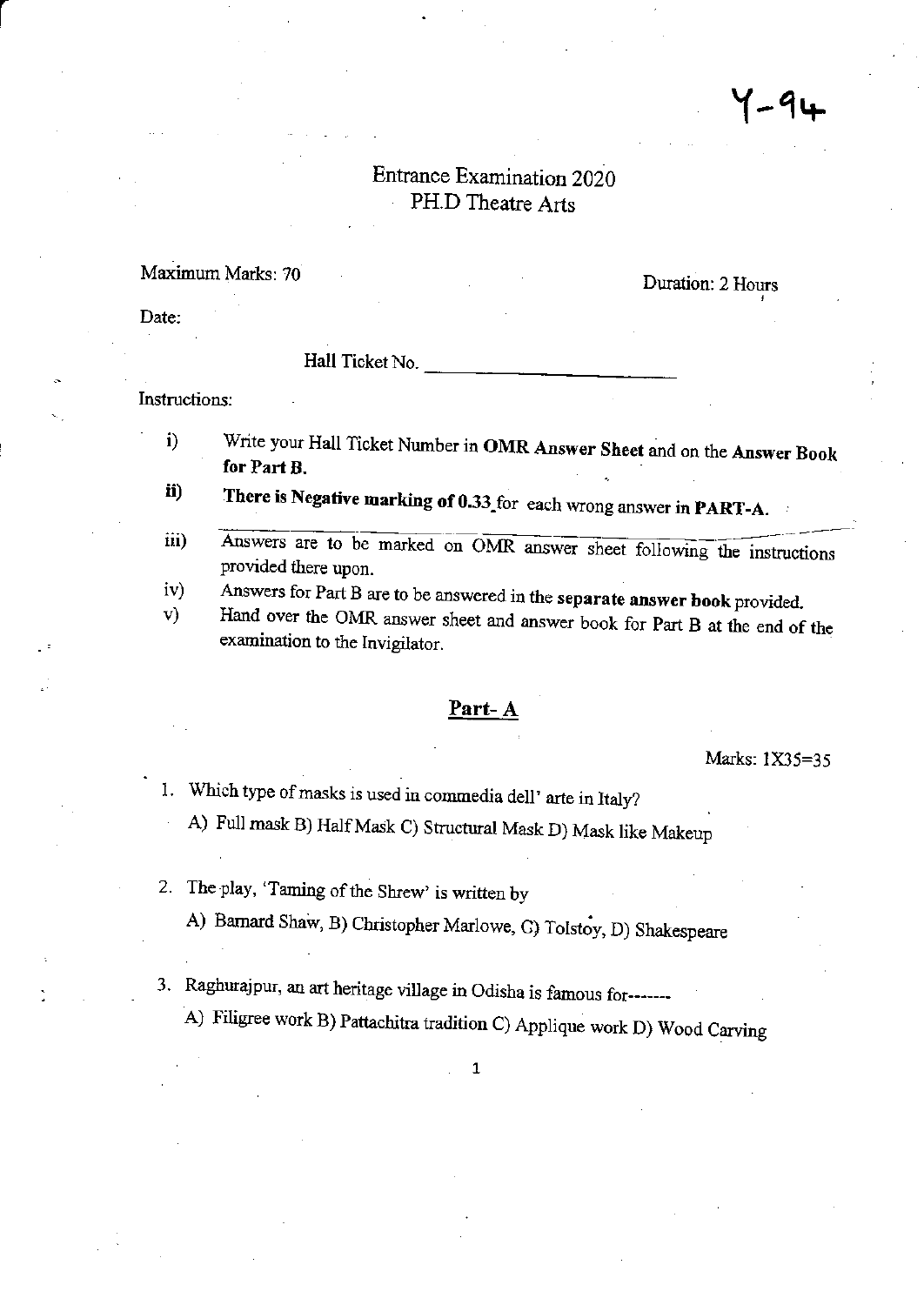$4 - 94$ 

- 4. The book 'Habib Tanvir- Towards an Inclusive Theatre' is written by A) Anjum Katyal B) Nandi Bhatia C) Vasudha Dalmia, D) Aparna Dharwarkar
- 5. 'Meghe Dhaka Tara' a film made in 1960, was directed by which of these directors?

A) Mrinal Sen B) Bimal Roy C) Ritwik chatak D) Satyajit Ray

6. Intemational School of Theatre Anthropology was founded by A) Victor Turner B) Richard Schechner C) Eugenio Barba D) Jerzy Grotowski

7. Founder of International research Centre- Interweaving Performance Cultures

A) Erika Fitcher Litche B) Max Mueller C) Christopher Balme D) Frank Castorf

8. 'The legitimate performances of everyday life are "not acted" or "put on" in the sense that the performer knows in advance just what he is going to do....' is a statement ascertained by

A) Victor Tumer B) Ewing coffiran C) Stefan Brecht D) Susanne Langer

- 9. 'Practice-as-Research in Performance and Screen' is authored by A) Martin Esslin B) Laurie Wolf C) Clifford Greets D) Baz Kershaw.
- 10. The theatre activist who made sociological analysis of theatre and author of 'The Theatre in Life' is

A) Kenneth Burke B) Eric Berne C) Nikola's Evreinoff D) Dell Hymes

11. Who has written the book 'Performing Women : Theatre, Politics, and Dissent in North India'

A) Apama Dharwarkar B) Shantha Gokhale C) Nandi Bhatia D) Anuradha Kapur

12. 'Urder the Sal Tree' is a unique theatre festival held in A) Heggodu, Karnataka B) Ramnagar, UP C) Rampur, Assam D) Ujjain, MP

 $\overline{2}$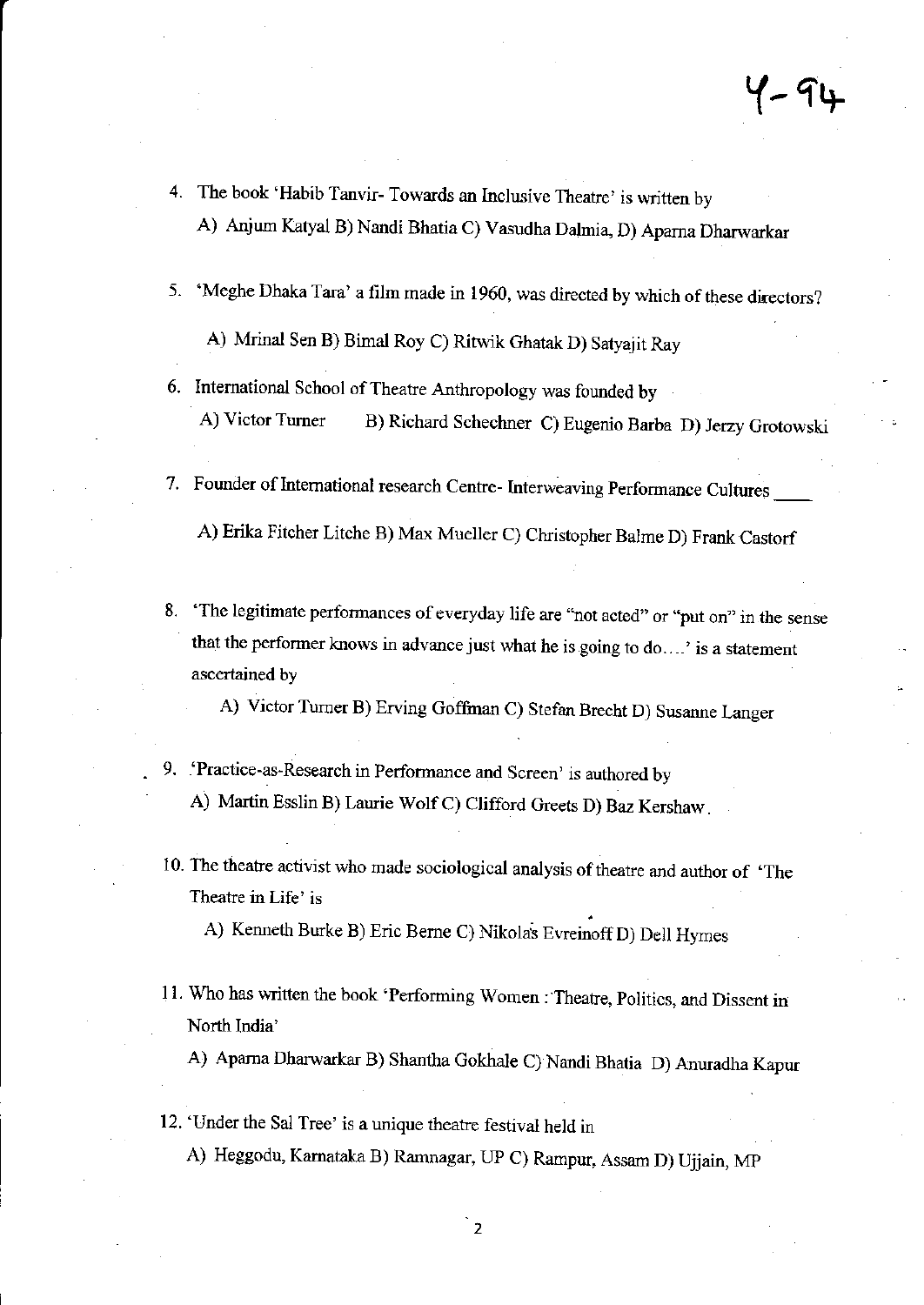13. Thomas Ostermeier is a theatre director from

A) Germany B) U.K. C) Italy D) Belgium

- 14. 'Traditional Indian Theatre : Multiple Streams' is authored by
	- A) Suesh Awasthi B) N C Jain C) Mrinalini Sarabhai D) Kapila Vatsyayan
- 15. The book 'Aesthetics of Absence' discusses the works of

A) Pina Bausch B) Peter Brook C) Heiner Muller D) Heiner Goebbels

- 16. The first Manifesto of the 'Theatre of Cruelty' by Artaud emerged in A) 1922 B) 1932 C) 1942 D) 1952
- 17. 'Forced Entertainment' is a theatre company based in A) United Kingdom B) Ireland C) Austria C) Germany
- 18. Who translated Abhijnana Shakuntala as Sacontalá in 1790
	- A) Max Muller B) Sir William Jones C) Arthur Berriedale Keith D) Georg Friedrich Wilhelm
- 19. 'Gender trouble: Feminism and Subversion of Identity' is authored by . A) Helen Cixous B) Shulamith Firestone C) Bell Hooks D) Judith Butler
- 20. The Artistic Director of the organization Janasanskriti- Centre for Theatre of the Oppressed is

A) Saajoy Ganguly B) Sudhanva Deshpande C) C R Jambe D) M K Raina ;'

- 21. Who has written the book 'Unmarked-The Politics of Performance' A) Sue -Ellen Case B) Peggy Phelan C) Janelle Reinelt D) Jane Collins
- 22. Who has coined and conceptualised the term 'Liminality'
	- A) Amold van Gennep B) Walter J Ong C) Claude Levi-Stauss D)Ferdinand de Saussure
- 23. Amateur Dramatic Association was founded in 1909 in the Indiaa City of A) Calcutta B) Bombay C) Madras D) Bangalore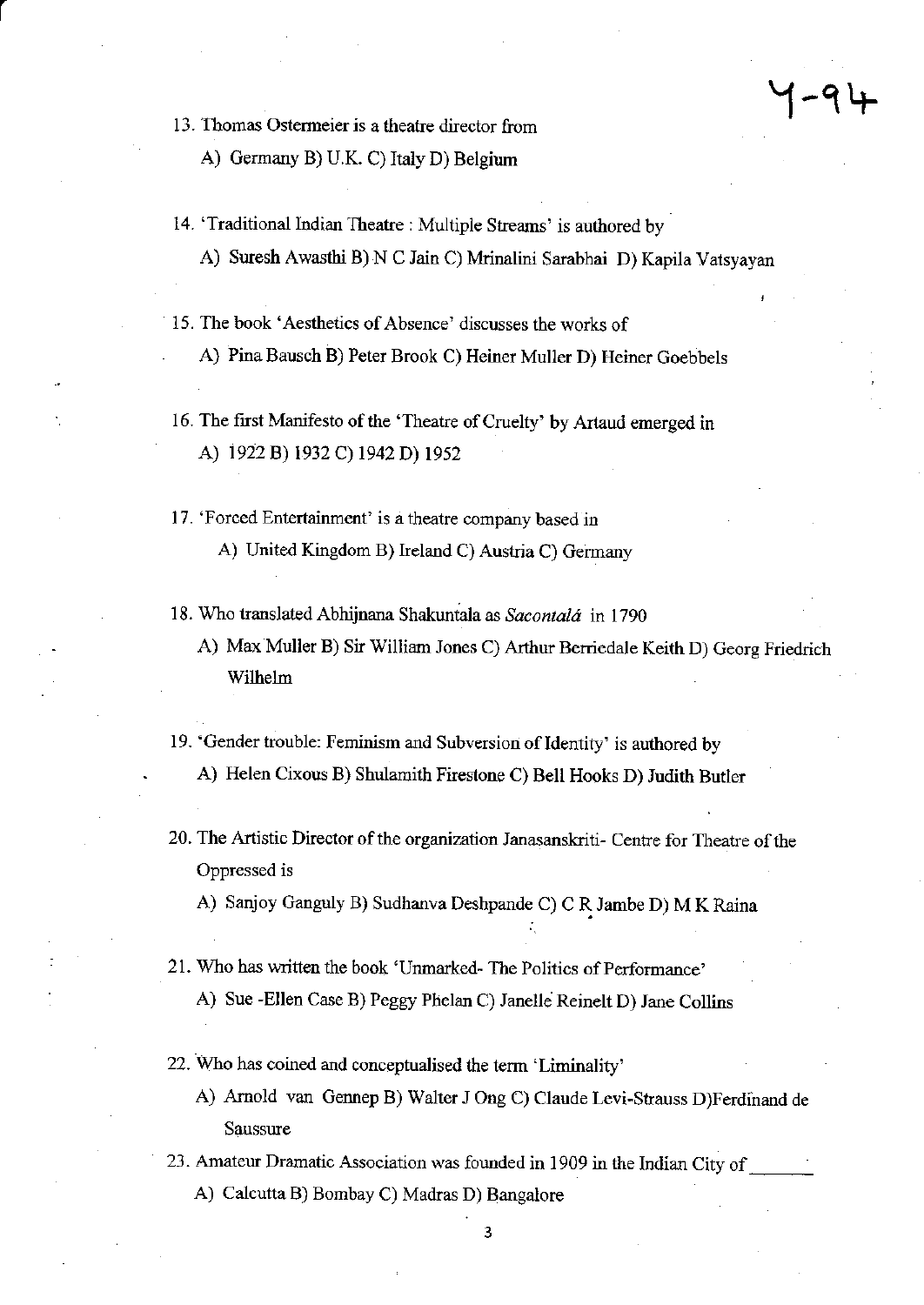- 24. Natyamanvantar was started to develop theatre in which Indian language? A) Telugu B) Malayalam C) Marathi D) Gujarati
- 25. According to Natya Sastra, the narrative parts used for reporting events that are dramatically uninteresting but necessary for the progression of the story are called\_

A) Arthaprakriti B) Arhopakshepaka C) Sandhyanga D) Karyavastha

26. How many Vibhavas can be deployed in a full length play with a main Rasa, as per the advice of Natya Sastra

A) Only one B) Three C) Five D) As many as possible

- 27. The book 'Concept of Ancient Indian Theatre' is written by
	- A) Christopher Byrsky B) Herman Gundert C) Arthur Berriedale Keith D) Max Muller
- 28. A scandalous parody of Shakespeare's Macbeth produced in 1896 in Paris is A) Throne of Blood B) Castle at Holstebro C) Ubu Roi D) Rite of Spring
- 29. "Fear of Small Numbers: An Essay on the Geography of Anger", a book on majoritarian populism is written by

A) Partha Chatrerjee B) pratap Bhanu Mehta C) Arjm Appadurai D) Aijaz Alrmad

- 30. 'Kalpana', a film featuring many Indian dances was directed by A) Kumar Sahani B) G Aravindan C) Padma Subramanyam D) Uday Shankar
- 31. "Emancipated Spectator" is a book by
	- A) Bertold Brecht B) Jean-paul Sartre C) Richard Scechner D) Jacques Rancier

4

32. The performance texts made for Kudiyaattam actors is known as A) Aattakatha B) Aattaprakaram C)Rangapaatham D)Angasutrarn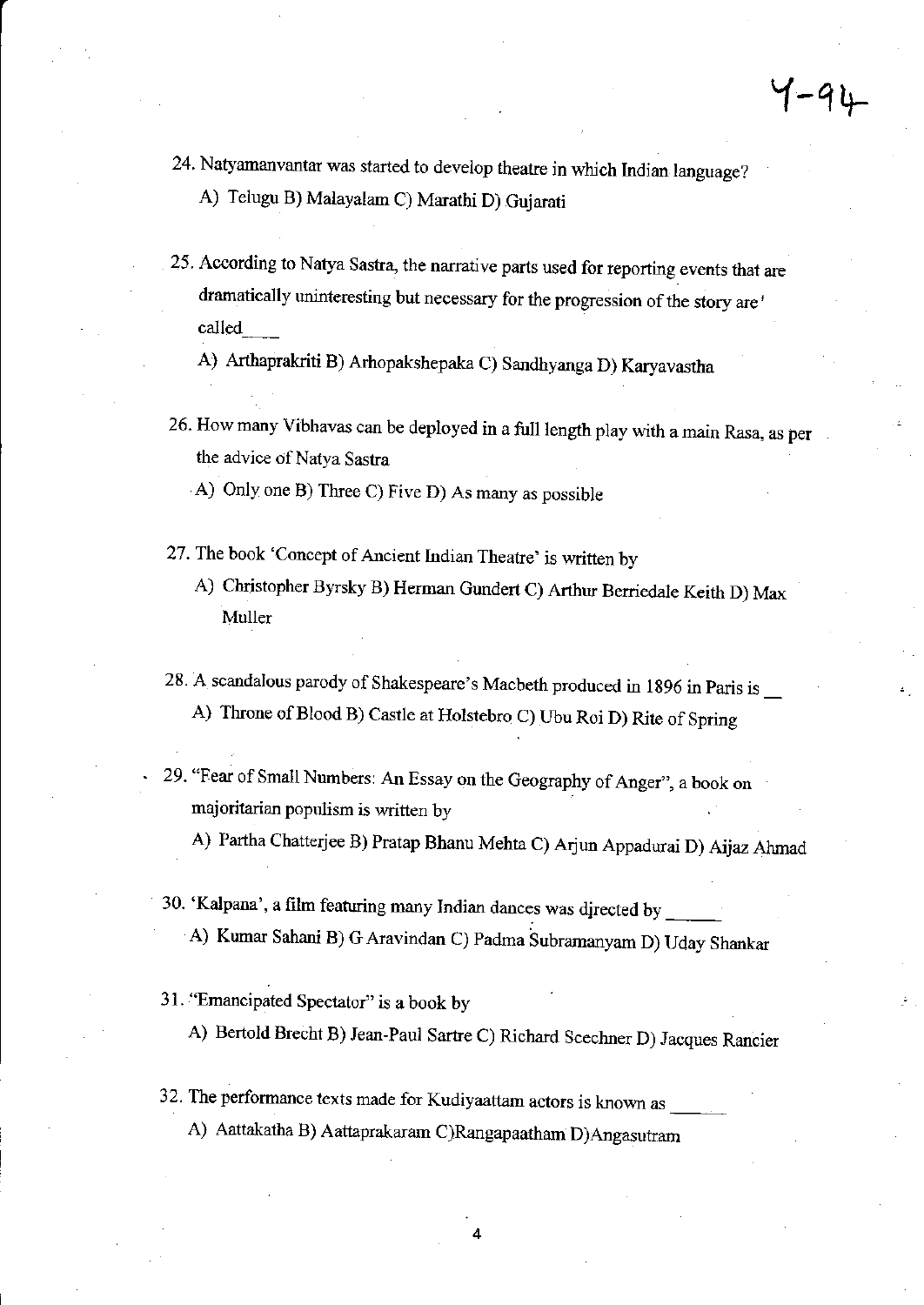33. 'When Hamlet Went to Mizoram' is a documentary film directed by

A) Pankaj Butalia B) Goutam Ghose C) Jabbar Patel D) Kavita Joshi and Malati Rao

34. Who has directed the play 'Magnanimous Cuckold' in 1922

A) Yevgeny Vakhtangov B) Michael Chekhov C) Meyerhold D) Piscator

- 35. Rimini Protokoll is a theatre group based in
	- A) Munich B) Berlin C) Hamburg D) Kassel

#### Part-B

#### Write brief notes on any four of the following topics Marks: 4X5=20 L.

- 1. Interface between Theatre and Anthropology
- Relevance of Archival Research in Theatre  $2^{+}$
- 3. Practice As Research In Performance (PARIP)
- 4. Theatre from the point of view of Materiality
- 5. Corporeality and performance training
- 6. Gender Politics in Indian Theatre
- 7. Changing ideas of performance in the time of pandemic.
- $\Pi$ .

Read the following passage and write an essay on its implications for your research perspective Marks: 15

What determines our judgment, our concepts and reactions, is not what one man is doing now, an individual action, but the whole hurly-burly of human actions, the background against which we see any action. (Wittgenstein 1981, no. 567)

Social poetics, as a conceptual tool for thinking about the 'hurly-burly of human actions', stresses the messiness of living and the way ideas and feelings are created though the imprecise and allusive qualities of language, including the gestural, symbolic and embodied languages of drama. The practice of social poetics for researchers, therefore, not only involves analysing what is said, but also draws attention to how people communicate, their emotional responses, their physicality and other modes of engagement. Drawing on Wittgenstein, Shotter emphasises the importance of recognising moments of connections in conversation and social interaction, particularly when they lead to new insights and shared understandings. He describes these significant points of connection as 'arresting moments',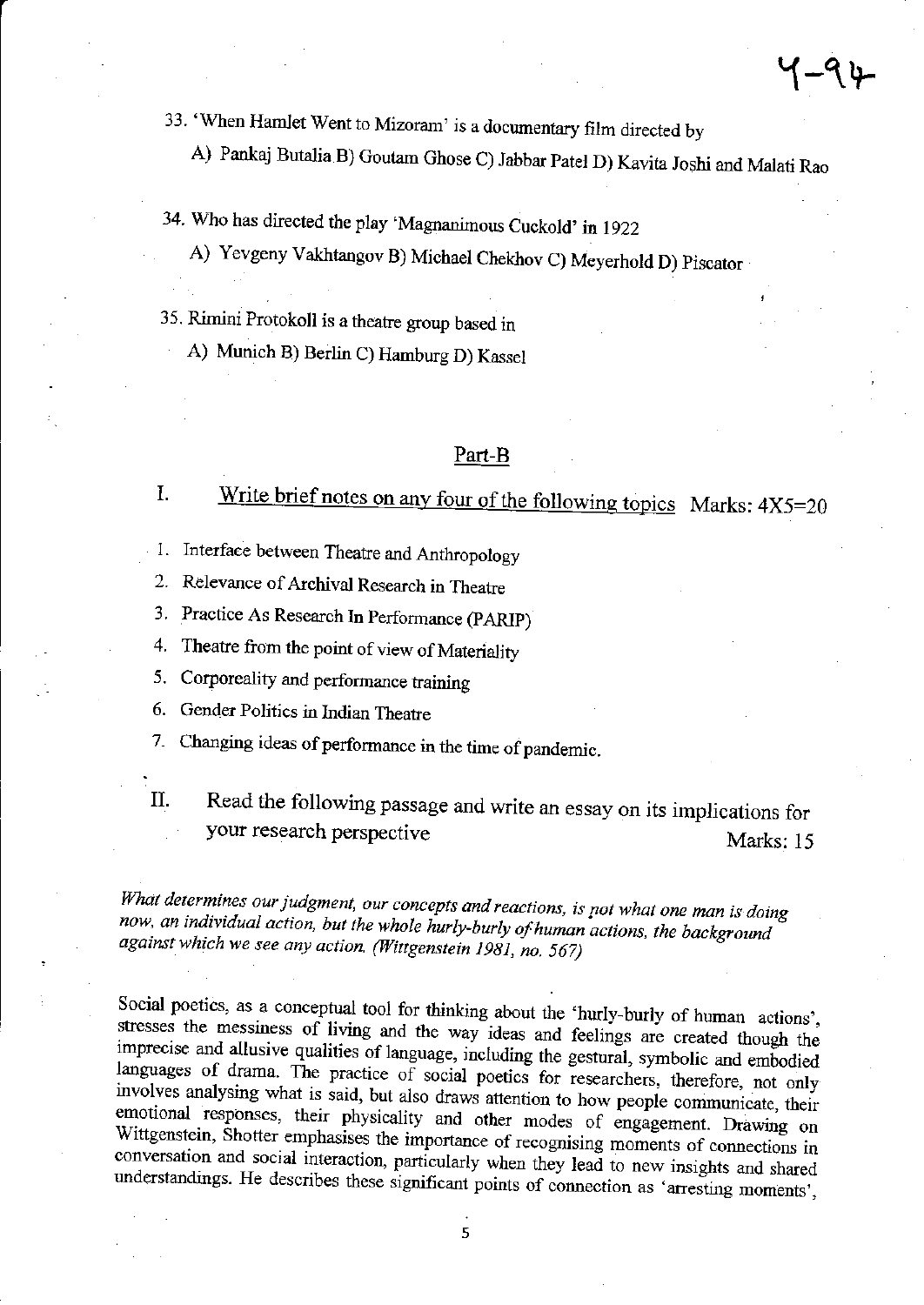moments that may clarify thought, challenge beliefs and create new possibilities for thought and action (Shotter 1996, 294). This links the practice of everyday life with the art of social imagining.

Engaging with dramatic practice as social poetics raises particular questions for researchers in our field. How can we interpret an intersubjective and embodied experience where it is already understood that meanings are inevitably plural, multivocal and contradictory? If the practice of drama and the process of research are orientated towards social change and the creation of new insights and shared meanings, how might we reflect on the processes of interaction in drama and capture the 'arresting moments' within this embodied conversation? . . . . . . .

(From the Editorial on The Practice of Social Poetics by Helen Nicholson, Research in Drama Education Vol. 13, No. 1, February 2008, 1-3)

- Shotter, John. 1996. Living in a Wittgensteinian world: beyond theory to a poetics of practices. Journal  $\bullet$
- for the Theory of Social Behaviour 26, no. 3: 293\_311.
- Wittgenstein, Ludwig. 1981. Zettel. 2nd ed., ed. G.E.M. Anscombe and G.H.V. Wright.Oxford: Blackwell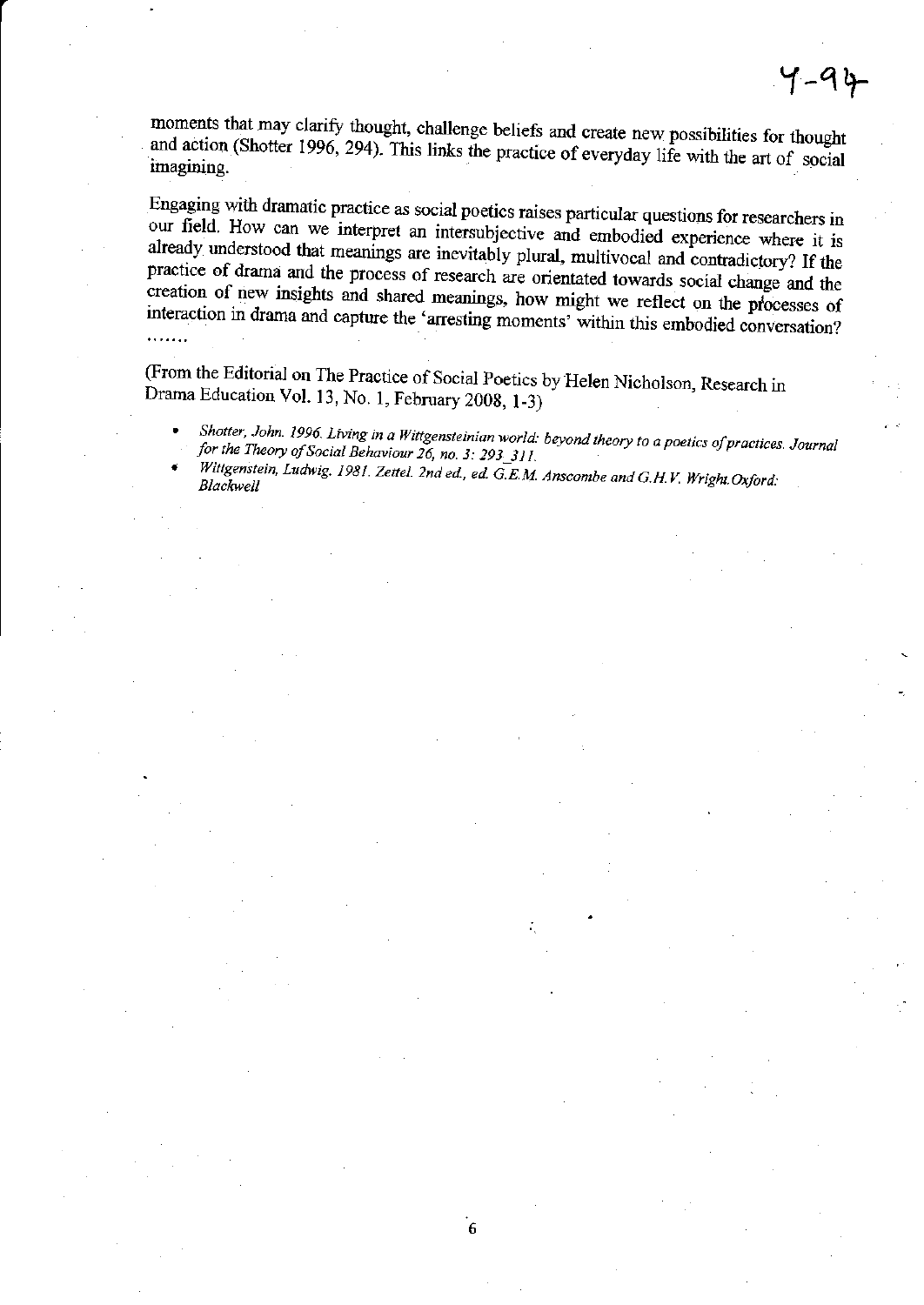- 13. Thomas Ostermeier is a theatre director from
	- A) Germany B) U.K. C) Italy D) Belgium
- 14. 'Traditional Indian Theatre : Multiple Streams' is authored by A) Suresh Awasthi B) N C Jain C) Mrinalini Sarabhai D) Kapila Vatsyayan
- 15. The book 'Aesthetics of Absence' discusses the works of A) Pina Bausch B) Peter Brook C) Heiner Muller D) Heiner Goebbels
- 16. The first Manifesto of the 'Theatre of Cruelty' by Artaud emerged in A) 1922 B) 1932 C) 1942 D) 1952
- 17. 'Forced Entertainment' is a theatre company based in A) United Kingdom B) Ireland C) Austria C) Germany
- 18. Who translated Abhijnana Shakuntala as Sacontalá in 1790
	- A) Max Muller B) Sir William Jones C) Arthur Berriedale Keith D) Georg Friedrich Wilhelm
- 19. 'Gender trouble: Feminism and Subversion of Identity' is authored by A) Helen Cixous B) Shulamith Firestone C) Bell Hooks D) Judith Butler
- 20. The Artistic Director of the organization Janasanskriti- Centre for Theatre of the Oppressed is
	- A) Sanjoy Ganguly B) Sudhanva Deshpande C) C R Jambe D) M K Raina
- 21. Who has written the book 'Unmarked-The Politics of Performance' A) Sue -Ellen Case B) Peggy Phelan C) Janelle Reinelt D) Jane Collins
- 22. Who has coined and conceptualised the term 'Liminality'
	- A) Arnold van Gennep B) Walter J Ong C) Claude Levi-Strauss D)Ferdinand de Saussure
- 23. Amateur Dramatic Association was founded in 1909 in the Indian City of A) Calcutta B) Bombay C) Madras D) Bangalore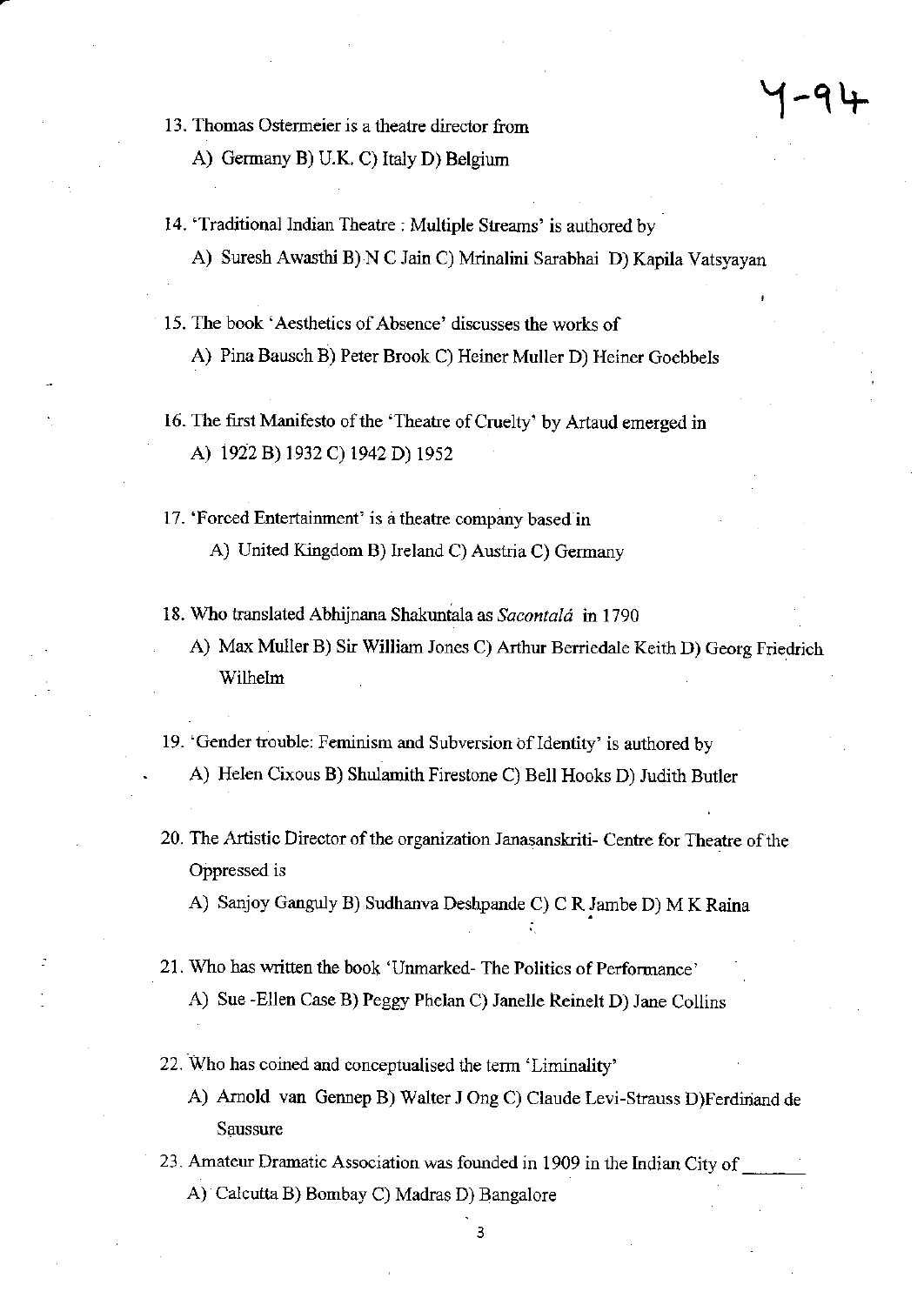- 24. Natyamanvantar was started to develop theatre in which Indian language? A) Telugu B) Malayalam C) Marathi D) Gujarati
- 25. According to Natya Sastra, the narrative parts used for reporting events that are dramatically uninteresting but necessary for the progression of the story are called\_

A) Arthaprakriti B) Arhopakshepaka C) Sandhyanga D) Karyavastha

26. How many Vibhavas can be deployed in a full length play with a main Rasa, as per the advice of Natya Sastra

A) Only one B) Three C) Five D) As many as possible

- 27. The book 'Concept of Ancient Indian Theatre' is written by
	- A) Christopher Byrsky B) Herman Gundert C) Arthur Berriedale Keith D) Max Muller
- 28. A scandalous parody of Shakespeare's Macbeth produced in 1896 in Paris is A) Throne of Blood B) Castle at Holstebro C) Ubu Roi D) Rite of Spring
- . 29. "Fear of Small Numbers: An Essay on the Geography of Anger", a book on majoritarian populism is written by
	- A) Partha Chatterjee B) pratap Bhanu Mehta C) Arjun Appadurai D) Aijaz Ahmad
	- 30. 'Kalpana', a film featuring many Indian dances was directed by A) Kumar Sahani B) G Aravindan C) Padma Subramanyam D) Uday Shankar
	- 31. "Emancipated Spectator" is a book by

A) Bertold Brecht B) Jean-Paul Sartre C) Richard Scechner D) Jacques Rancier

4

32. The performance texts made for Kudiyaattam actors is known as A) Aattakatha B) Aattaprakaram C)Rangapaatham D)Angasutram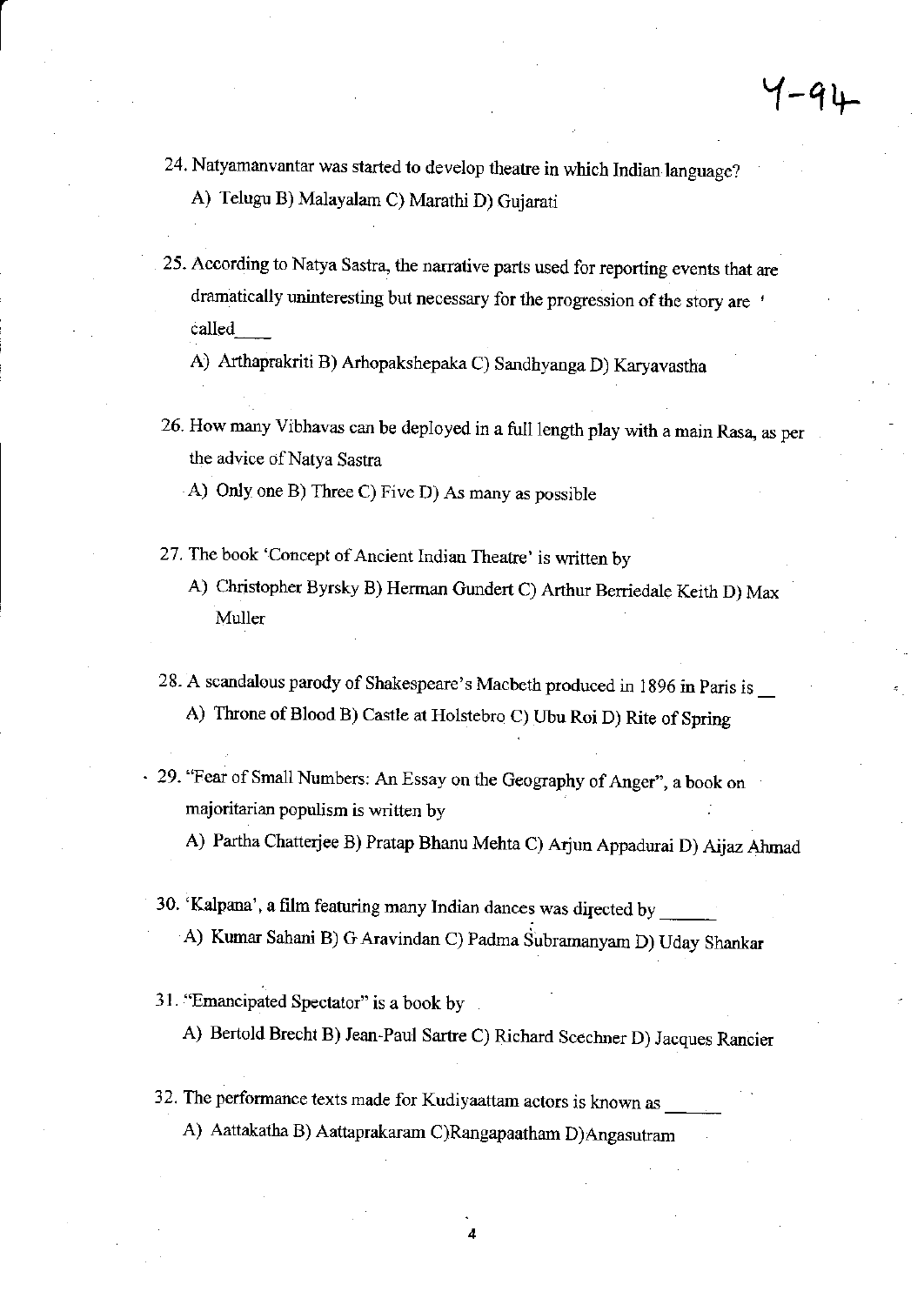33. 'When Hamlet Went to Mizoram' is a documentary film directed by

A) Pankaj Butalia B) Goutam Ghose C) Jabbar Patel D) Kavita Joshi and Malati Rao

34. Who has directed the play 'Magnanimous Cuckold' in 1922

A) Yevgeny Vakhtangov B) Michael Chekhov C) Meyerhold D) Piscator

- 35. Rimini Protokoll is a theatre group based in
	- A) Munich B) Berlin C) Hamburg D) Kassel

# Part-B

#### Write brief notes on any four of the following topics Marks: 4X5=20 I.

- 1. Interface between Theatre and Anthropology
- Relevance of Archival Research in Theatre  $2.$
- 3. Practice As Research In Performance (PARIP)
- 4. Theatre from the point of view of Materiality
- 5. Corporeality and performance training
- 6. Gender Politics in Indian Theatre
- 7. Changing ideas of performance in the time of pandemic.
- Read the following passage and write an essay on its implications for  $\Pi$ . your research perspective Marks: 15

What determines our judgment, our concepts and reactions, is not what one man is doing now, an individual action, but the whole hurly-burly of human actions, the background against which we see any action. (Wittgenstein 1981, no. 567)

Social poetics, as a conceptual tool for thinking about the 'hurly-burly of human actions', stresses the messiness of living and the way ideas and feelings are created though the imprecise and allusive qualities of language, including the gestural, symbolic and embodied languages of drama. The practice of social poetics for researchers, therefore, not only involves analysing what is said, but also draws attention to how people communicate, their emotional responses, their physicality and other modes of engagement. Drawing on Wittgenstein, Shotter emphasises the importance of recognising moments of connections in conversation and social interaction, particularly when they lead to new insights and shared understandings. He describes these significant points of connection as 'arresting moments',